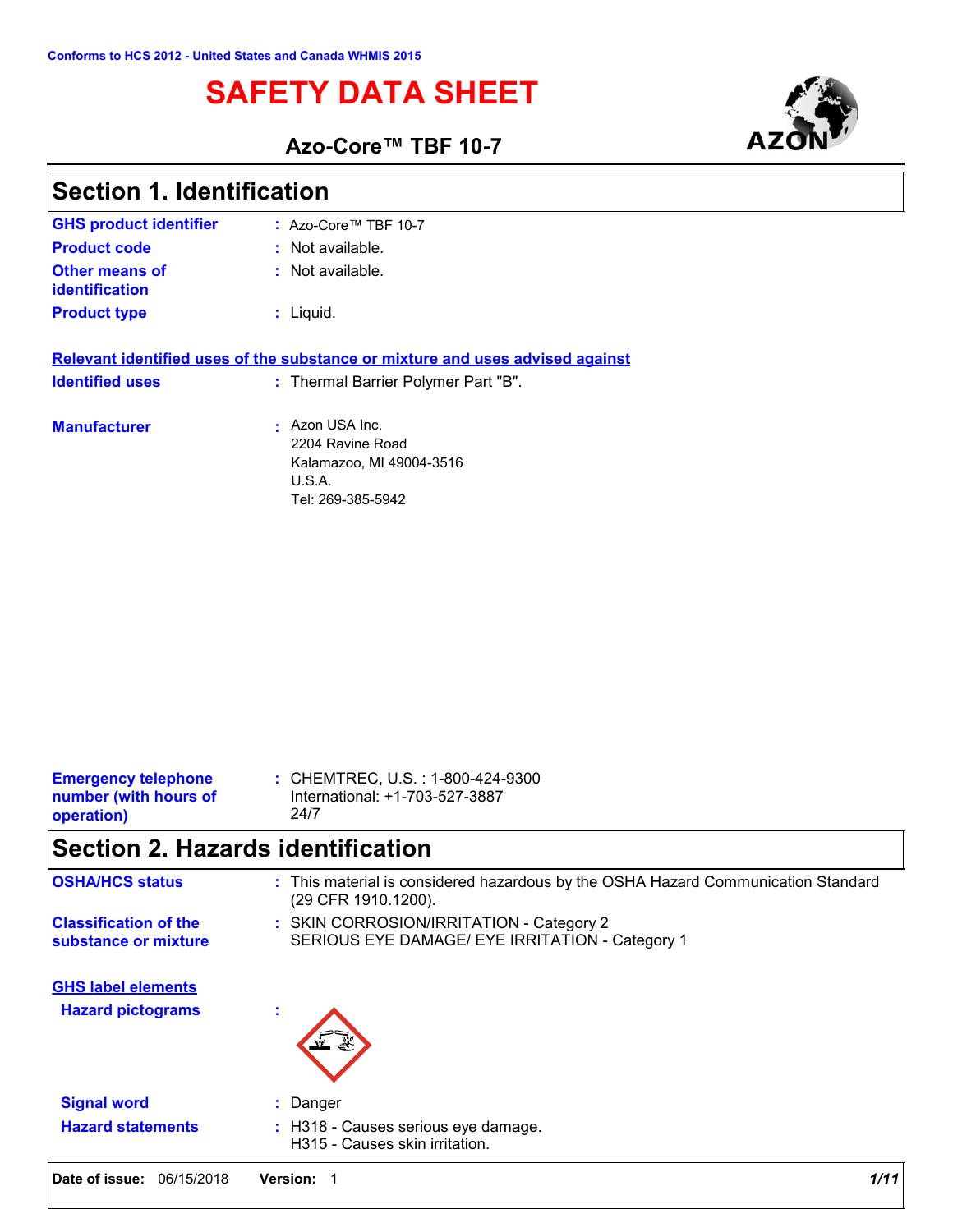# **Section 2. Hazards identification**

#### **Precautionary statements**

| <b>Prevention</b>                          | : P280 - Wear protective gloves. Wear eye or face protection.<br>P264 - Wash hands thoroughly after handling.                                                                                                                                                                                                                                                                                                                   |
|--------------------------------------------|---------------------------------------------------------------------------------------------------------------------------------------------------------------------------------------------------------------------------------------------------------------------------------------------------------------------------------------------------------------------------------------------------------------------------------|
| <b>Response</b>                            | : P302 + P352 + P362+P364 - IF ON SKIN: Wash with plenty of soap and water. Take off<br>contaminated clothing and wash it before reuse.<br>P332 + P313 - If skin irritation occurs: Get medical attention.<br>P305 + P351 + P338 + P310 - IF IN EYES: Rinse cautiously with water for several<br>minutes. Remove contact lenses, if present and easy to do. Continue rinsing.<br>Immediately call a POISON CENTER or physician. |
| <b>Storage</b>                             | : Not applicable.                                                                                                                                                                                                                                                                                                                                                                                                               |
| <b>Disposal</b>                            | : Not applicable.                                                                                                                                                                                                                                                                                                                                                                                                               |
| <b>Hazards not otherwise</b><br>classified | : None known.                                                                                                                                                                                                                                                                                                                                                                                                                   |

# **Section 3. Composition/information on ingredients**

| Substance/mixture                       | : Mixture        |
|-----------------------------------------|------------------|
| Other means of<br><b>identification</b> | : Not available. |

| <b>Ingredient name</b>                                            | $\bullet$                     | <b>CAS number</b>    |
|-------------------------------------------------------------------|-------------------------------|----------------------|
| bis(2-Dimethylaminoethyl)(methyl)amine<br>Cyclohexyldimethylamine | $-<$ 2.5<br>'≥1<br>2.5<br>1≥ا | 3030-47-5<br>98-94-2 |

Any concentration shown as a range is to protect confidentiality or is due to batch variation.

**There are no additional ingredients present which, within the current knowledge of the supplier and in the concentrations applicable, are classified as hazardous to health or the environment and hence require reporting in this section.**

**Occupational exposure limits, if available, are listed in Section 8.**

### **Section 4. First aid measures**

### **Description of necessary first aid measures**

| <b>Eye contact</b>  | : Get medical attention immediately. Call a poison center or physician. Immediately flush<br>eyes with plenty of water, occasionally lifting the upper and lower eyelids. Check for and<br>remove any contact lenses. Continue to rinse for at least 20 minutes. Chemical burns<br>must be treated promptly by a physician.                                                                                                                                                                                                                                                                                                                                                                                                                                                                                                                                                                                  |
|---------------------|--------------------------------------------------------------------------------------------------------------------------------------------------------------------------------------------------------------------------------------------------------------------------------------------------------------------------------------------------------------------------------------------------------------------------------------------------------------------------------------------------------------------------------------------------------------------------------------------------------------------------------------------------------------------------------------------------------------------------------------------------------------------------------------------------------------------------------------------------------------------------------------------------------------|
| <b>Inhalation</b>   | : Get medical attention immediately. Call a poison center or physician. Remove victim to<br>fresh air and keep at rest in a position comfortable for breathing. If it is suspected that<br>fumes are still present, the rescuer should wear an appropriate mask or self-contained<br>breathing apparatus. If not breathing, if breathing is irregular or if respiratory arrest<br>occurs, provide artificial respiration or oxygen by trained personnel. It may be<br>dangerous to the person providing aid to give mouth-to-mouth resuscitation. If<br>unconscious, place in recovery position and get medical attention immediately. Maintain<br>an open airway. Loosen tight clothing such as a collar, tie, belt or waistband. In case of<br>inhalation of decomposition products in a fire, symptoms may be delayed. The exposed<br>person may need to be kept under medical surveillance for 48 hours. |
| <b>Skin contact</b> | : Get medical attention immediately. Call a poison center or physician. Flush<br>contaminated skin with plenty of water. Wash contaminated clothing thoroughly with<br>water before removing it, or wear gloves. Continue to rinse for at least 20 minutes.<br>Chemical burns must be treated promptly by a physician. Wash clothing before reuse.<br>Clean shoes thoroughly before reuse.                                                                                                                                                                                                                                                                                                                                                                                                                                                                                                                   |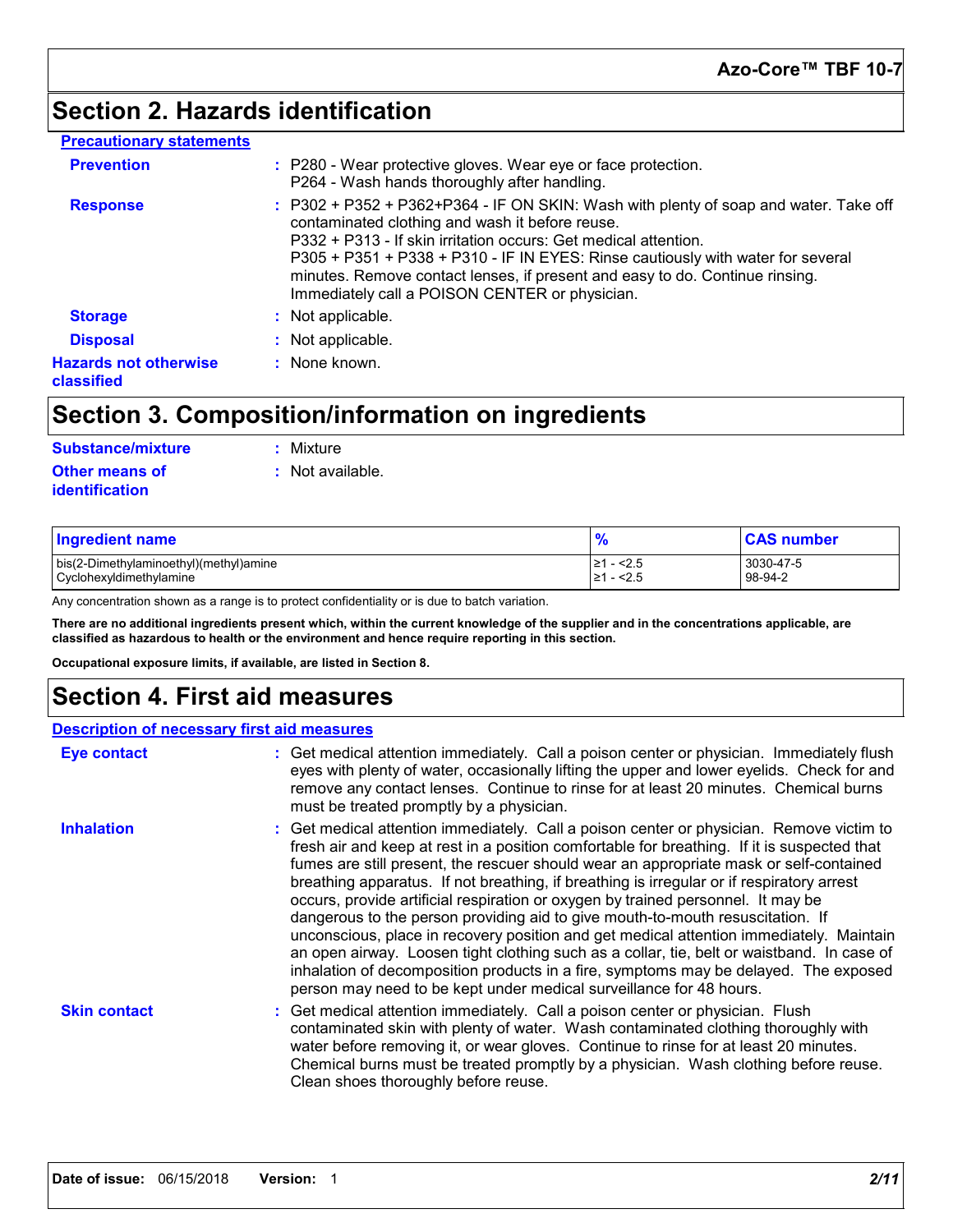### **Section 4. First aid measures**

**Ingestion :**

Get medical attention immediately. Call a poison center or physician. Wash out mouth with water. Remove dentures if any. Remove victim to fresh air and keep at rest in a position comfortable for breathing. If material has been swallowed and the exposed person is conscious, give small quantities of water to drink. Stop if the exposed person feels sick as vomiting may be dangerous. Do not induce vomiting unless directed to do so by medical personnel. If vomiting occurs, the head should be kept low so that vomit does not enter the lungs. Chemical burns must be treated promptly by a physician. Never give anything by mouth to an unconscious person. If unconscious, place in recovery position and get medical attention immediately. Maintain an open airway. Loosen tight clothing such as a collar, tie, belt or waistband.

| <b>Most important symptoms/effects, acute and delayed</b> |                                                                                                                                                                                                                                                                                                                                                                                                                 |
|-----------------------------------------------------------|-----------------------------------------------------------------------------------------------------------------------------------------------------------------------------------------------------------------------------------------------------------------------------------------------------------------------------------------------------------------------------------------------------------------|
| <b>Potential acute health effects</b>                     |                                                                                                                                                                                                                                                                                                                                                                                                                 |
| <b>Eye contact</b>                                        | : Causes serious eye damage.                                                                                                                                                                                                                                                                                                                                                                                    |
| <b>Inhalation</b>                                         | : No known significant effects or critical hazards.                                                                                                                                                                                                                                                                                                                                                             |
| <b>Skin contact</b>                                       | : Causes skin irritation.                                                                                                                                                                                                                                                                                                                                                                                       |
| <b>Ingestion</b>                                          | : No known significant effects or critical hazards.                                                                                                                                                                                                                                                                                                                                                             |
| <b>Over-exposure signs/symptoms</b>                       |                                                                                                                                                                                                                                                                                                                                                                                                                 |
| <b>Eye contact</b>                                        | : Adverse symptoms may include the following:<br>pain<br>watering<br>redness                                                                                                                                                                                                                                                                                                                                    |
| <b>Inhalation</b>                                         | : No known significant effects or critical hazards.                                                                                                                                                                                                                                                                                                                                                             |
| <b>Skin contact</b>                                       | : Adverse symptoms may include the following:<br>pain or irritation<br>redness<br>blistering may occur                                                                                                                                                                                                                                                                                                          |
| <b>Ingestion</b>                                          | : Adverse symptoms may include the following:<br>stomach pains                                                                                                                                                                                                                                                                                                                                                  |
|                                                           | Indication of immediate medical attention and special treatment needed, if necessary                                                                                                                                                                                                                                                                                                                            |
| <b>Notes to physician</b>                                 | : In case of inhalation of decomposition products in a fire, symptoms may be delayed.<br>The exposed person may need to be kept under medical surveillance for 48 hours.                                                                                                                                                                                                                                        |
| <b>Specific treatments</b>                                | : No specific treatment.                                                                                                                                                                                                                                                                                                                                                                                        |
| <b>Protection of first-aiders</b>                         | : No action shall be taken involving any personal risk or without suitable training. If it is<br>suspected that fumes are still present, the rescuer should wear an appropriate mask or<br>self-contained breathing apparatus. It may be dangerous to the person providing aid to<br>give mouth-to-mouth resuscitation. Wash contaminated clothing thoroughly with water<br>before removing it, or wear gloves. |

**See toxicological information (Section 11)**

### **Section 5. Fire-fighting measures**

### **Extinguishing media**

| <b>Suitable extinguishing</b><br>media | : Use an extinguishing agent suitable for the surrounding fire. |
|----------------------------------------|-----------------------------------------------------------------|
| Unsuitable extinguishing<br>media      | : None known.                                                   |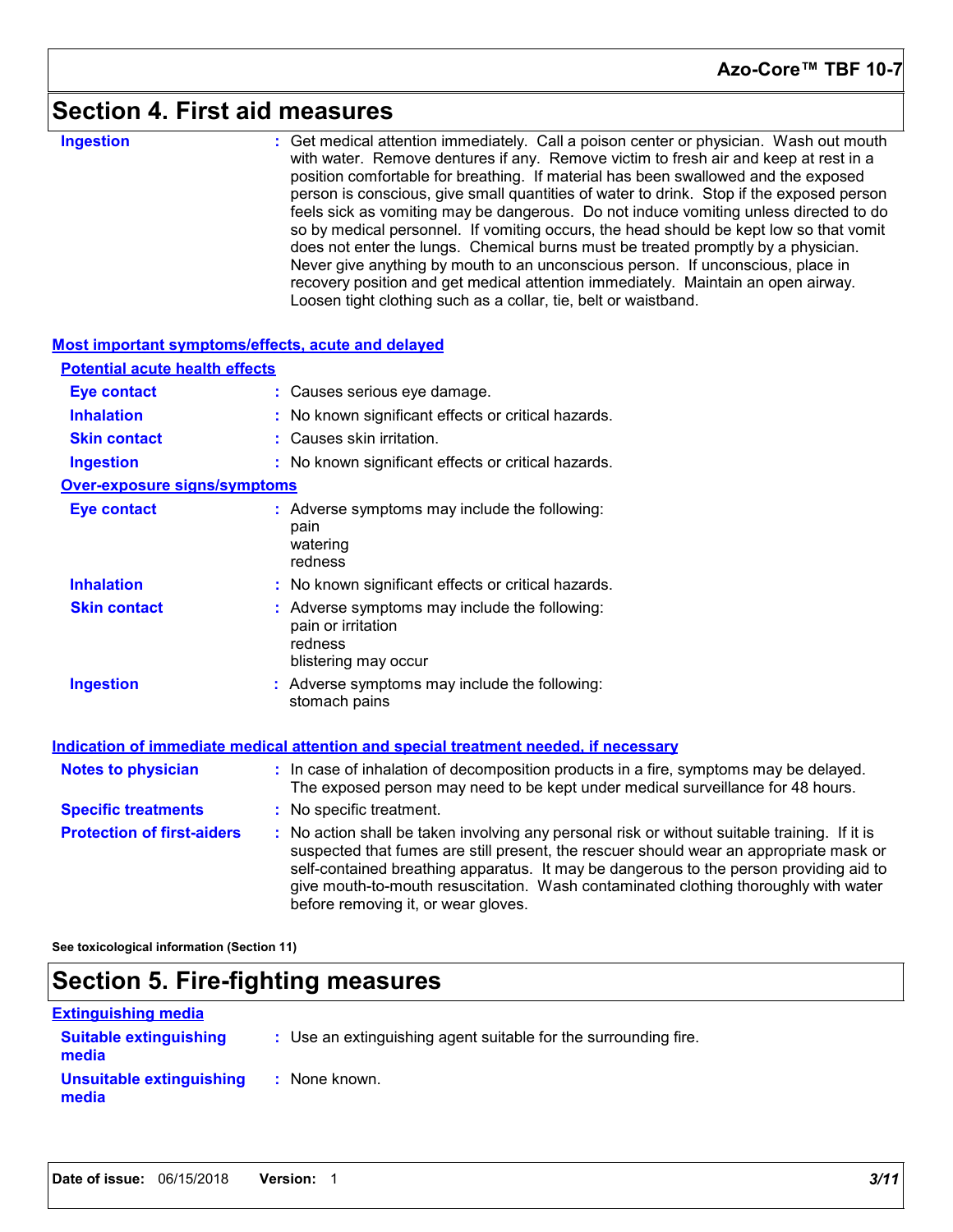# **Section 5. Fire-fighting measures**

| <b>Specific hazards arising</b><br>from the chemical     | : In a fire or if heated, a pressure increase will occur and the container may burst.                                                                                                               |
|----------------------------------------------------------|-----------------------------------------------------------------------------------------------------------------------------------------------------------------------------------------------------|
| <b>Hazardous thermal</b><br>decomposition products       | Decomposition products may include the following materials:<br>carbon dioxide<br>carbon monoxide<br>nitrogen oxides                                                                                 |
| <b>Special protective actions</b><br>for fire-fighters   | : Promptly isolate the scene by removing all persons from the vicinity of the incident if<br>there is a fire. No action shall be taken involving any personal risk or without suitable<br>training. |
| <b>Special protective</b><br>equipment for fire-fighters | : Fire-fighters should wear appropriate protective equipment and self-contained breathing<br>apparatus (SCBA) with a full face-piece operated in positive pressure mode.                            |

## **Section 6. Accidental release measures**

#### **Personal precautions, protective equipment and emergency procedures**

| For non-emergency<br>personnel                               | : No action shall be taken involving any personal risk or without suitable training.<br>Evacuate surrounding areas. Keep unnecessary and unprotected personnel from<br>entering. Do not touch or walk through spilled material. Do not breathe vapor or mist.<br>Provide adequate ventilation. Wear appropriate respirator when ventilation is<br>inadequate. Put on appropriate personal protective equipment.                                                                                                                                                                                                                                                                                              |  |
|--------------------------------------------------------------|--------------------------------------------------------------------------------------------------------------------------------------------------------------------------------------------------------------------------------------------------------------------------------------------------------------------------------------------------------------------------------------------------------------------------------------------------------------------------------------------------------------------------------------------------------------------------------------------------------------------------------------------------------------------------------------------------------------|--|
| For emergency responders                                     | : If specialized clothing is required to deal with the spillage, take note of any information in<br>Section 8 on suitable and unsuitable materials. See also the information in "For non-<br>emergency personnel".                                                                                                                                                                                                                                                                                                                                                                                                                                                                                           |  |
| <b>Environmental precautions</b>                             | : Avoid dispersal of spilled material and runoff and contact with soil, waterways, drains<br>and sewers. Inform the relevant authorities if the product has caused environmental<br>pollution (sewers, waterways, soil or air).                                                                                                                                                                                                                                                                                                                                                                                                                                                                              |  |
| <b>Methods and materials for containment and cleaning up</b> |                                                                                                                                                                                                                                                                                                                                                                                                                                                                                                                                                                                                                                                                                                              |  |
| <b>Spill</b>                                                 | : Stop leak if without risk. Move containers from spill area. Approach release from<br>upwind. Prevent entry into sewers, water courses, basements or confined areas. Wash<br>spillages into an effluent treatment plant or proceed as follows. Contain and collect<br>spillage with non-combustible, absorbent material e.g. sand, earth, vermiculite or<br>diatomaceous earth and place in container for disposal according to local regulations<br>(see Section 13). Dispose of via a licensed waste disposal contractor. Contaminated<br>absorbent material may pose the same hazard as the spilled product. Note: see<br>Section 1 for emergency contact information and Section 13 for waste disposal. |  |

# **Section 7. Handling and storage**

#### **Precautions for safe handling**

| <b>Protective measures</b>                       | : Put on appropriate personal protective equipment (see Section 8). Do not get in eyes or<br>on skin or clothing. Do not breathe vapor or mist. Do not ingest. If during normal use<br>the material presents a respiratory hazard, use only with adequate ventilation or wear<br>appropriate respirator. Keep in the original container or an approved alternative made<br>from a compatible material, kept tightly closed when not in use. Empty containers retain<br>product residue and can be hazardous. Do not reuse container. |
|--------------------------------------------------|--------------------------------------------------------------------------------------------------------------------------------------------------------------------------------------------------------------------------------------------------------------------------------------------------------------------------------------------------------------------------------------------------------------------------------------------------------------------------------------------------------------------------------------|
| <b>Advice on general</b><br>occupational hygiene | : Eating, drinking and smoking should be prohibited in areas where this material is<br>handled, stored and processed. Workers should wash hands and face before eating,<br>drinking and smoking. See also Section 8 for additional information on hygiene<br>measures. Remove contaminated clothing and protective equipment before entering<br>eating areas.                                                                                                                                                                        |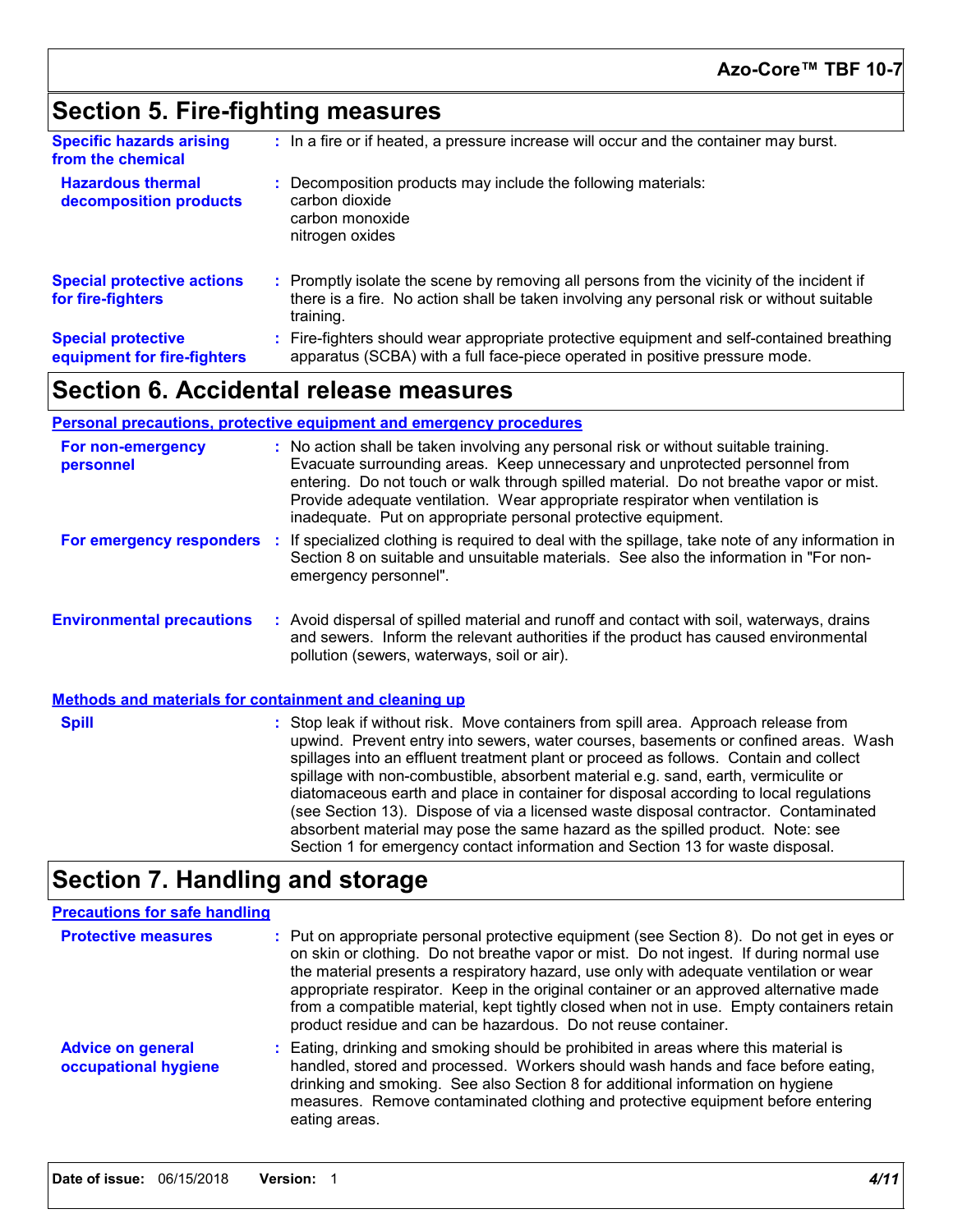# **Section 7. Handling and storage**

**Conditions for safe storage,** : Store in accordance with local regulations. Store in original container protected from **including any incompatibilities** direct sunlight in a dry, cool and well-ventilated area, away from incompatible materials (see Section 10) and food and drink. Store locked up. Keep container tightly closed and sealed until ready for use. Containers that have been opened must be carefully resealed and kept upright to prevent leakage. Do not store in unlabeled containers. Use appropriate containment to avoid environmental contamination. See Section 10 for incompatible materials before handling or use.

### **Section 8. Exposure controls/personal protection**

#### **Control parameters**

#### **United States**

#### **Occupational exposure limits**

| <b>Ingredient name</b>                 | <b>Exposure limits</b> |
|----------------------------------------|------------------------|
| bis(2-Dimethylaminoethyl)(methyl)amine | None.                  |
| Cyclohexyldimethylamine                | None.                  |

#### **Canada**

#### **Occupational exposure limits**

| <b>Ingredient name</b>  | <b>Exposure limits</b>                                                                                       |
|-------------------------|--------------------------------------------------------------------------------------------------------------|
| Cyclohexyldimethylamine | CA Ontario Provincial (Canada, 7/2015).<br>STEL: 26 mg/m <sup>3</sup> 15 minutes.<br>STEL: 5 ppm 15 minutes. |

| <b>Appropriate engineering</b><br><b>controls</b> | If user operations generate dust, fumes, gas, vapor or mist, use process enclosures,<br>local exhaust ventilation or other engineering controls to keep worker exposure to<br>airborne contaminants below any recommended or statutory limits.                                                                                                                                                                                                                                                                                                                                                                         |  |  |  |
|---------------------------------------------------|------------------------------------------------------------------------------------------------------------------------------------------------------------------------------------------------------------------------------------------------------------------------------------------------------------------------------------------------------------------------------------------------------------------------------------------------------------------------------------------------------------------------------------------------------------------------------------------------------------------------|--|--|--|
| <b>Environmental exposure</b><br>controls         | Emissions from ventilation or work process equipment should be checked to ensure<br>they comply with the requirements of environmental protection legislation.                                                                                                                                                                                                                                                                                                                                                                                                                                                         |  |  |  |
| <b>Individual protection measures</b>             |                                                                                                                                                                                                                                                                                                                                                                                                                                                                                                                                                                                                                        |  |  |  |
| <b>Hygiene measures</b>                           | : Wash hands, forearms and face thoroughly after handling chemical products, before<br>eating, smoking and using the lavatory and at the end of the working period.<br>Appropriate techniques should be used to remove potentially contaminated clothing.<br>Wash contaminated clothing before reusing. Ensure that eyewash stations and safety<br>showers are close to the workstation location.                                                                                                                                                                                                                      |  |  |  |
| <b>Eye/face protection</b>                        | Safety eyewear complying with an approved standard should be used when a risk<br>assessment indicates this is necessary to avoid exposure to liquid splashes, mists,<br>gases or dusts. If contact is possible, the following protection should be worn, unless<br>the assessment indicates a higher degree of protection: chemical splash goggles and/<br>or face shield. If inhalation hazards exist, a full-face respirator may be required instead.                                                                                                                                                                |  |  |  |
| <b>Skin protection</b>                            |                                                                                                                                                                                                                                                                                                                                                                                                                                                                                                                                                                                                                        |  |  |  |
| <b>Hand protection</b>                            | : Chemical-resistant, impervious gloves complying with an approved standard should be<br>worn at all times when handling chemical products if a risk assessment indicates this is<br>necessary. Considering the parameters specified by the glove manufacturer, check<br>during use that the gloves are still retaining their protective properties. It should be<br>noted that the time to breakthrough for any glove material may be different for different<br>glove manufacturers. In the case of mixtures, consisting of several substances, the<br>protection time of the gloves cannot be accurately estimated. |  |  |  |
| <b>Body protection</b>                            | Personal protective equipment for the body should be selected based on the task being<br>performed and the risks involved and should be approved by a specialist before<br>handling this product.                                                                                                                                                                                                                                                                                                                                                                                                                      |  |  |  |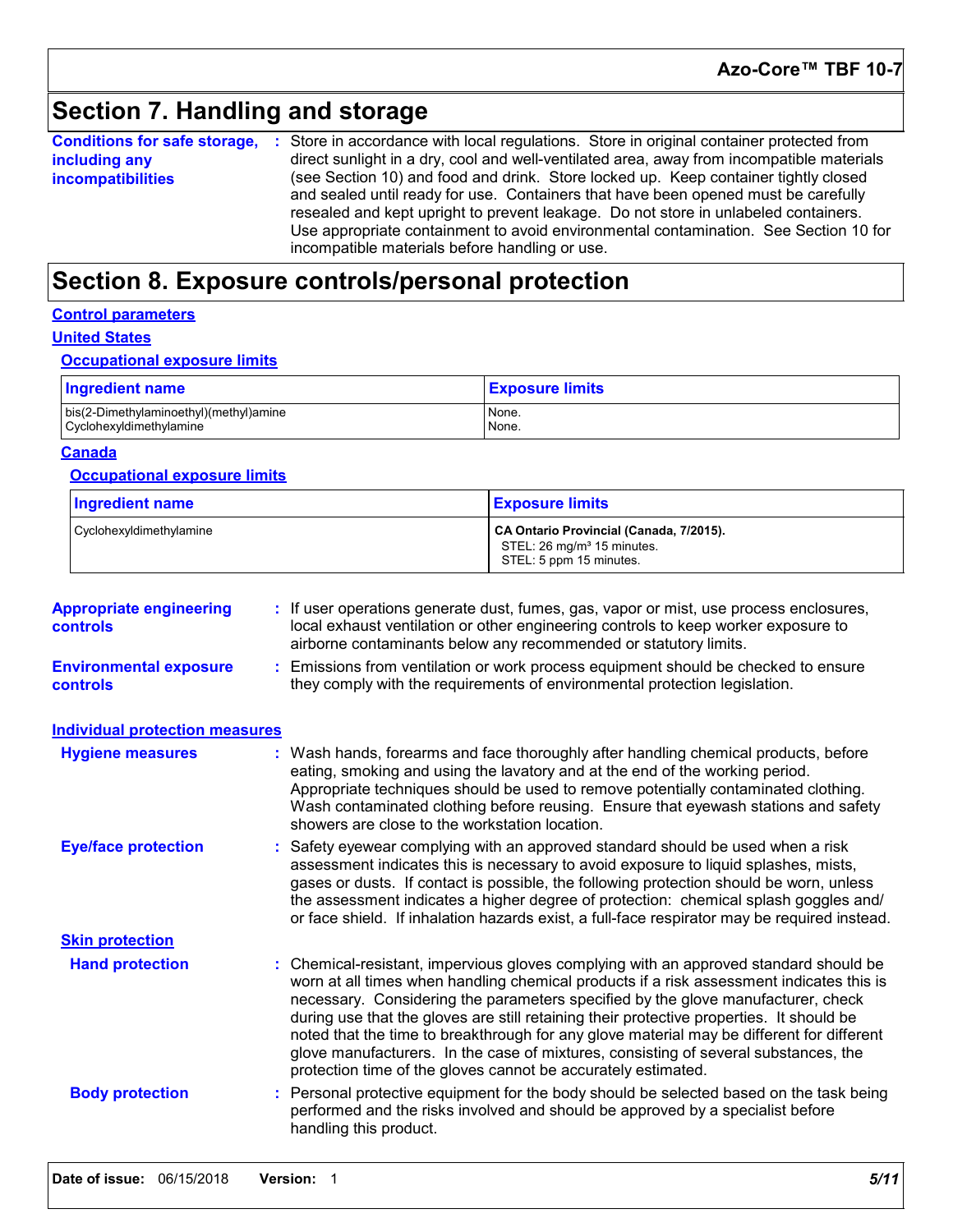# **Section 8. Exposure controls/personal protection**

| <b>Other skin protection</b>  | : Appropriate footwear and any additional skin protection measures should be selected<br>based on the task being performed and the risks involved and should be approved by a<br>specialist before handling this product.                                                           |
|-------------------------------|-------------------------------------------------------------------------------------------------------------------------------------------------------------------------------------------------------------------------------------------------------------------------------------|
| <b>Respiratory protection</b> | : Based on the hazard and potential for exposure, select a respirator that meets the<br>appropriate standard or certification. Respirators must be used according to a<br>respiratory protection program to ensure proper fitting, training, and other important<br>aspects of use. |

# **Section 9. Physical and chemical properties**

| <b>Appearance</b>                                 |                                                      |
|---------------------------------------------------|------------------------------------------------------|
| <b>Physical state</b>                             | : Liquid. [Clear.]                                   |
| <b>Color</b>                                      | : Black.                                             |
| Odor                                              | : Slight.                                            |
| <b>Odor threshold</b>                             | : Not available.                                     |
| pH                                                | : Not available.                                     |
| <b>Melting point</b>                              | : Not available.                                     |
| <b>Boiling point</b>                              | : Not available.                                     |
| <b>Flash point</b>                                | : Closed cup: $>93.33^{\circ}$ C ( $>200^{\circ}$ F) |
| <b>Evaporation rate</b>                           | : Not available.                                     |
| <b>Flammability (solid, gas)</b>                  | : Not available.                                     |
| Lower and upper explosive<br>(flammable) limits   | : Not available.                                     |
| <b>Vapor pressure</b>                             | : Not available.                                     |
| <b>Vapor density</b>                              | : Not available.                                     |
| <b>Relative density</b>                           | : Not available.                                     |
| <b>Solubility</b>                                 | : Slightly soluble in water.                         |
| <b>Partition coefficient: n-</b><br>octanol/water | : Not available.                                     |
| <b>Auto-ignition temperature</b>                  | : Not available.                                     |
| <b>Decomposition temperature</b>                  | : Not available.                                     |
| <b>Viscosity</b>                                  | : Not available.                                     |
| Flow time (ISO 2431)                              | : Not available.                                     |

# **Section 10. Stability and reactivity**

| <b>Reactivity</b>                            | : No specific test data related to reactivity available for this product or its ingredients. |
|----------------------------------------------|----------------------------------------------------------------------------------------------|
| <b>Chemical stability</b>                    | : The product is stable. Reacts with Isocyanates.                                            |
| <b>Possibility of hazardous</b><br>reactions | : Under normal conditions of storage and use, hazardous reactions will not occur.            |
| <b>Conditions to avoid</b>                   | : No specific data.                                                                          |
| Incompatible materials                       | : Reactive or incompatible with the following materials: oxidizing materials and alkalis.    |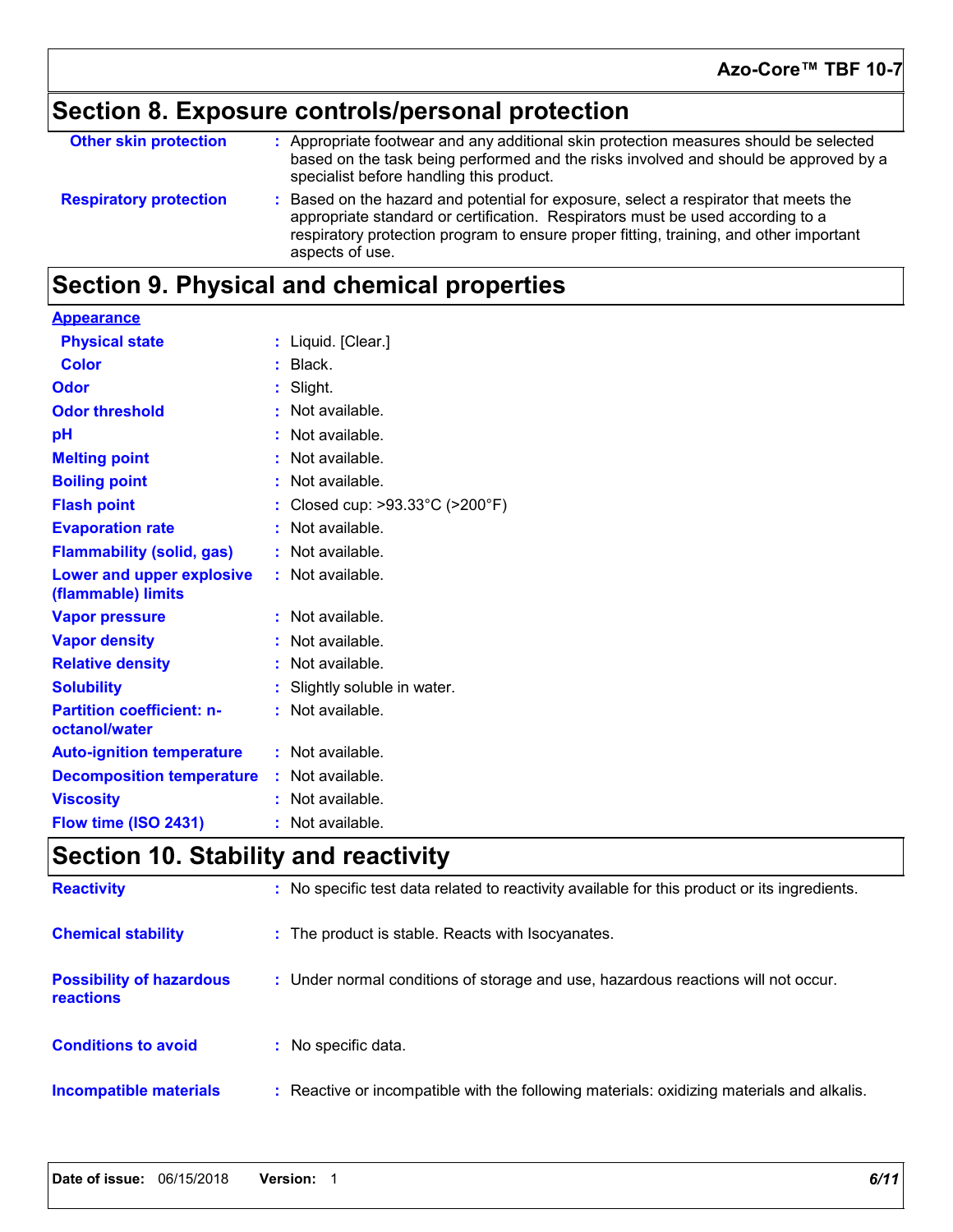### **Azo-Core™ TBF 10-7**

## **Section 10. Stability and reactivity**

**Hazardous decomposition products**

**:** Carbon monoxide, carbon dioxide, nitrogen oxides.

### **Section 11. Toxicological information**

### **Information on toxicological effects**

### **Acute toxicity**

| <b>Product/ingredient name</b> | Result                   | <b>Species</b> | <b>Dose</b>            | <b>Exposure</b> |
|--------------------------------|--------------------------|----------------|------------------------|-----------------|
| Cyclohexyldimethylamine        | LD50 Dermal<br>LD50 Oral | Rat<br>Rat     | 370 mg/kg<br>348 mg/kg |                 |

#### **Irritation/Corrosion**

There is no data available.

#### **Sensitization**

There is no data available.

#### **Mutagenicity**

There is no data available.

#### **Carcinogenicity**

There is no data available.

#### **Reproductive toxicity**

There is no data available.

#### **Teratogenicity**

There is no data available.

#### **Specific target organ toxicity (single exposure)**

There is no data available.

#### **Specific target organ toxicity (repeated exposure)**

There is no data available.

#### **Aspiration hazard**

There is no data available.

| Information on the likely | : Dermal contact. Eye contact. Inhalation. Ingestion. |  |
|---------------------------|-------------------------------------------------------|--|
| routes of exposure        |                                                       |  |

### **Potential acute health effects**

| Eye contact         | : Causes serious eye damage.                        |
|---------------------|-----------------------------------------------------|
| <b>Inhalation</b>   | : No known significant effects or critical hazards. |
| <b>Skin contact</b> | : Causes skin irritation.                           |
| <b>Ingestion</b>    | : No known significant effects or critical hazards. |

|                     | Symptoms related to the physical, chemical and toxicological characteristics                           |
|---------------------|--------------------------------------------------------------------------------------------------------|
| <b>Eye contact</b>  | : Adverse symptoms may include the following:<br>pain<br>watering<br>redness                           |
| <b>Inhalation</b>   | : No known significant effects or critical hazards.                                                    |
| <b>Skin contact</b> | : Adverse symptoms may include the following:<br>pain or irritation<br>redness<br>blistering may occur |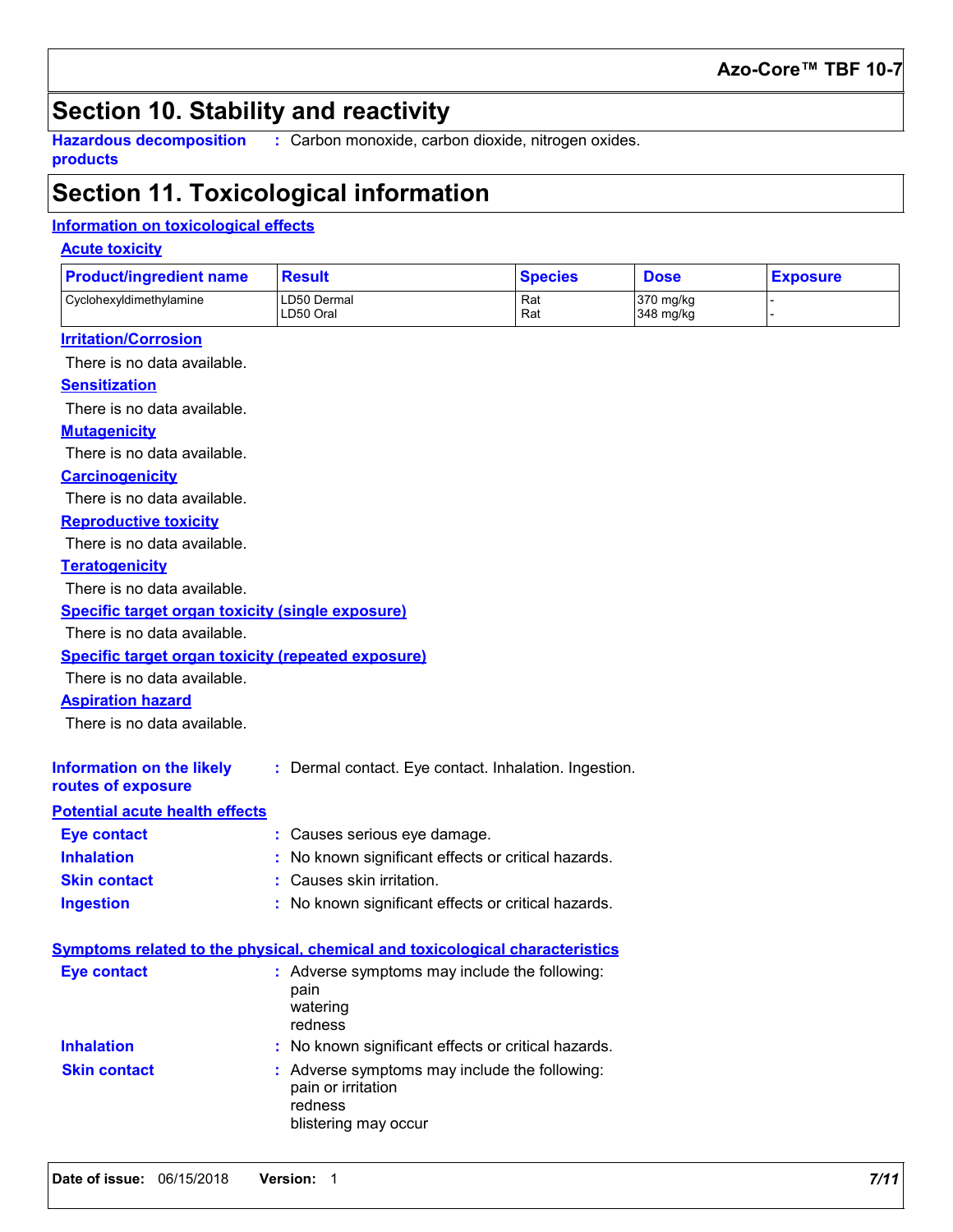# **Section 11. Toxicological information**

| <b>Ingestion</b> |  |  |  |
|------------------|--|--|--|
|                  |  |  |  |

**Ingestion Adverse symptoms may include the following:**  $\blacksquare$ stomach pains

|                                         | Delayed and immediate effects and also chronic effects from short and long term exposure |                                                     |  |  |  |
|-----------------------------------------|------------------------------------------------------------------------------------------|-----------------------------------------------------|--|--|--|
| <b>Short term exposure</b>              |                                                                                          |                                                     |  |  |  |
| <b>Potential immediate</b><br>effects   |                                                                                          | : No known significant effects or critical hazards. |  |  |  |
| <b>Potential delayed effects</b>        |                                                                                          | : No known significant effects or critical hazards. |  |  |  |
| <b>Long term exposure</b>               |                                                                                          |                                                     |  |  |  |
| <b>Potential immediate</b><br>effects   |                                                                                          | : No known significant effects or critical hazards. |  |  |  |
| <b>Potential delayed effects</b>        |                                                                                          | : No known significant effects or critical hazards. |  |  |  |
| <b>Potential chronic health effects</b> |                                                                                          |                                                     |  |  |  |
| <b>General</b>                          |                                                                                          | : No known significant effects or critical hazards. |  |  |  |
| <b>Carcinogenicity</b>                  |                                                                                          | : No known significant effects or critical hazards. |  |  |  |
| <b>Mutagenicity</b>                     |                                                                                          | : No known significant effects or critical hazards. |  |  |  |
| <b>Teratogenicity</b>                   |                                                                                          | : No known significant effects or critical hazards. |  |  |  |
| <b>Developmental effects</b>            |                                                                                          | : No known significant effects or critical hazards. |  |  |  |
| <b>Fertility effects</b>                |                                                                                          | : No known significant effects or critical hazards. |  |  |  |

### **Numerical measures of toxicity**

#### **Acute toxicity estimates**

| <b>Route</b>        | <b>ATE value</b> |
|---------------------|------------------|
| Oral                | 4228.5 mg/kg     |
| Dermal              | 8406.5 mg/kg     |
| Inhalation (vapors) | 152.2 mg/L       |

# **Section 12. Ecological information**

#### **Toxicity**

There is no data available.

#### **Persistence and degradability**

There is no data available.

#### **Bioaccumulative potential**

| <b>Product/ingredient name</b> | $\mathsf{LogP}_\mathsf{ow}$ | DVI   | <b>Potential</b> |
|--------------------------------|-----------------------------|-------|------------------|
| Cyclohexyldimethylamine        | 2.01                        | 35.66 | low              |

### **Mobility in soil**

| <b>Soil/water partition</b> |  |
|-----------------------------|--|
| <b>coefficient (Koc)</b>    |  |

**:** Not available.

**Other adverse effects** : No known significant effects or critical hazards.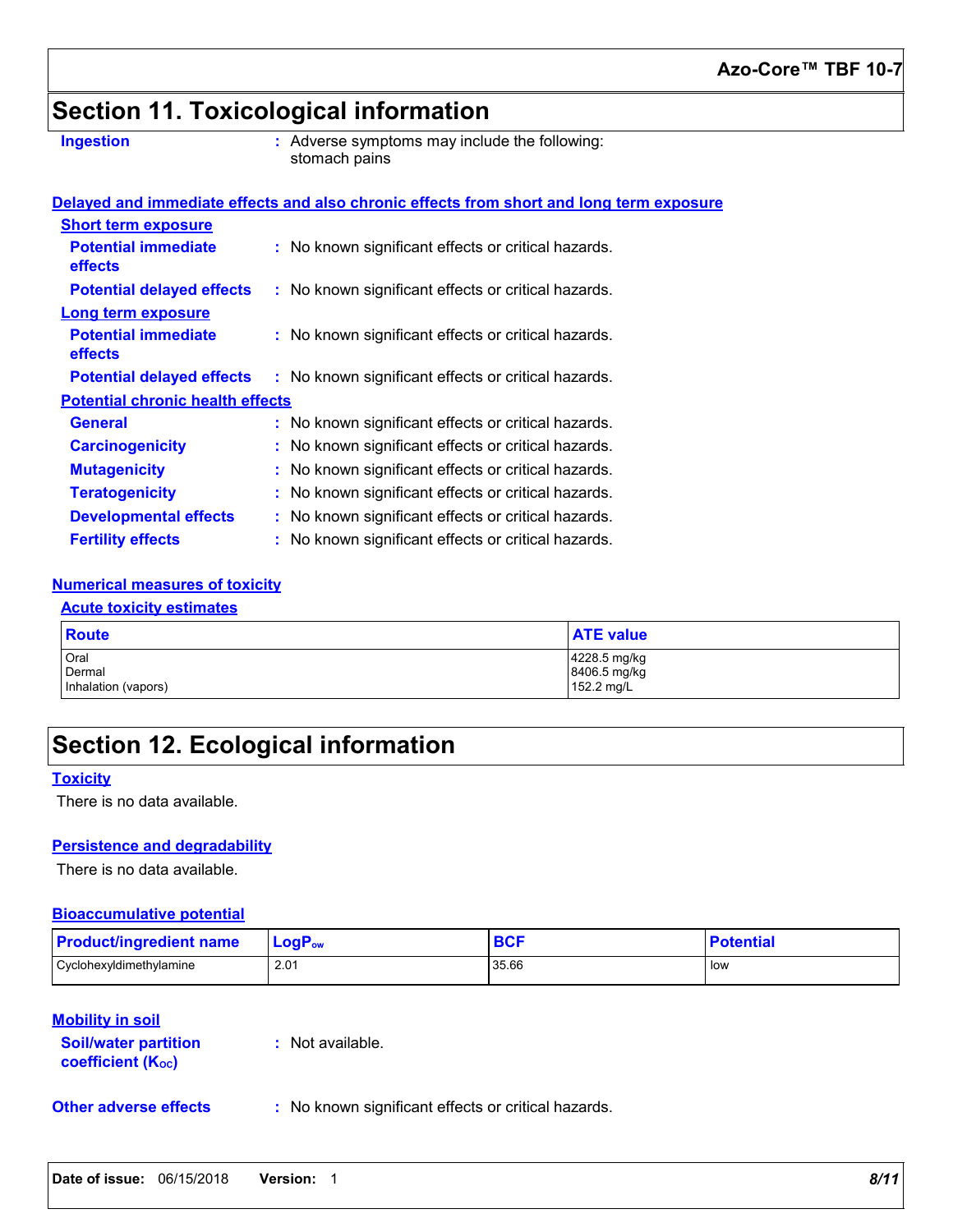### **Section 13. Disposal considerations**

**Disposal methods :**

The generation of waste should be avoided or minimized wherever possible. Disposal of this product, solutions and any by-products should comply with the requirements of environmental protection and waste disposal legislation and any regional local authority requirements. Dispose of surplus and non-recyclable products via a licensed waste disposal contractor. Waste should not be disposed of untreated to the sewer unless fully compliant with the requirements of all authorities with jurisdiction. Waste packaging should be recycled. Incineration or landfill should only be considered when recycling is not feasible. This material and its container must be disposed of in a safe way. Care should be taken when handling empty containers that have not been cleaned or rinsed out. Empty containers or liners may retain some product residues. Avoid dispersal of spilled material and runoff and contact with soil, waterways, drains and sewers.

### **Section 14. Transport information**

|                                      | <b>DOT Classification</b> | <b>TDG Classification</b> | <b>IMDG</b>    | <b>IATA</b>    |
|--------------------------------------|---------------------------|---------------------------|----------------|----------------|
| <b>UN number</b>                     | Not regulated.            | Not regulated.            | Not regulated. | Not regulated. |
| <b>UN proper</b><br>shipping name    |                           |                           |                |                |
| <b>Transport</b><br>hazard class(es) |                           |                           |                |                |
| <b>Packing group</b>                 |                           |                           |                |                |
| <b>Environmental</b><br>hazards      | No.                       | No.                       | No.            | No.            |

**AERG :** Not applicable

**Special precautions for user Transport within user's premises:** always transport in closed containers that are **:** upright and secure. Ensure that persons transporting the product know what to do in the event of an accident or spillage.

### **Section 15. Regulatory information**

| <b>U.S. Federal regulations</b>                                                   | $\pm$ TSCA 8(a) PAIR: Dodecamethylcyclohexasiloxane; Decamethylcyclopentasiloxane;<br>Octamethylcyclotetrasiloxane |
|-----------------------------------------------------------------------------------|--------------------------------------------------------------------------------------------------------------------|
|                                                                                   | <b>TSCA 8(a) CDR Exempt/Partial exemption:</b> Not determined                                                      |
|                                                                                   | United States inventory (TSCA 8b): Not determined.                                                                 |
|                                                                                   | Clean Water Act (CWA) 311: Diammonium carbonate                                                                    |
| <b>Clean Air Act Section 112</b><br>(b) Hazardous Air<br><b>Pollutants (HAPS)</b> | : Not listed                                                                                                       |
| <b>Clean Air Act Section 602</b><br><b>Class I Substances</b>                     | : Not listed                                                                                                       |
| <b>Clean Air Act Section 602</b><br><b>Class II Substances</b>                    | : Not listed                                                                                                       |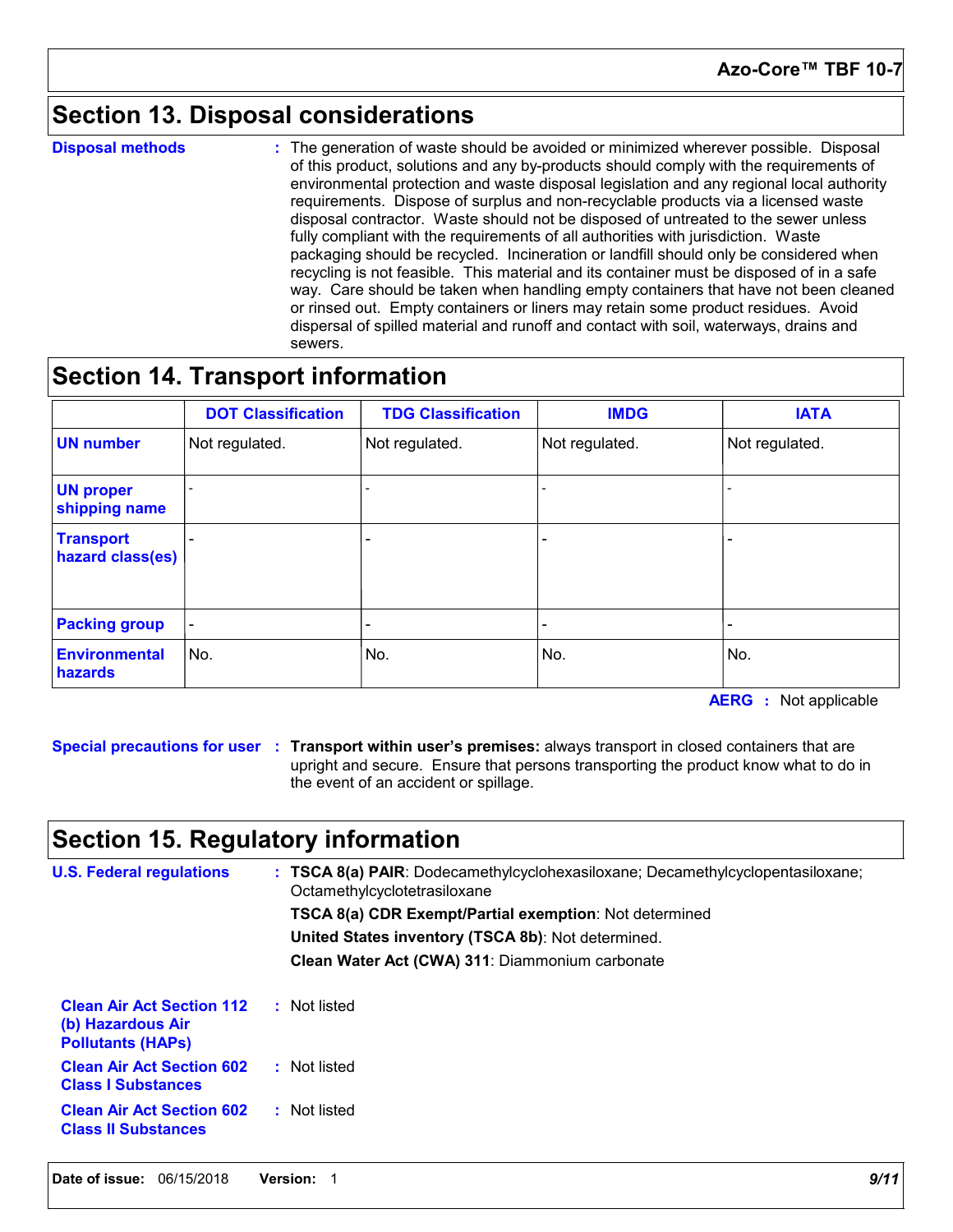# **Section 15. Regulatory information**

| <b>DEA List I Chemicals</b><br>(Precursor Chemicals)         | : Not listed                             |
|--------------------------------------------------------------|------------------------------------------|
| <b>DEA List II Chemicals</b><br><b>(Essential Chemicals)</b> | : Not listed                             |
| <b>SARA 302/304</b>                                          |                                          |
| <b>Composition/information on ingredients</b>                |                                          |
| No products were found.                                      |                                          |
| <b>SARA 304 RQ</b>                                           | : Not applicable.                        |
| <b>SARA 311/312</b>                                          |                                          |
| <b>Classification</b>                                        | : SKIN CORROSION/IRRITATION - Category 2 |

SERIOUS EYE DAMAGE/ EYE IRRITATION - Category 1

### **Composition/information on ingredients**

| <b>Name</b>                                                       | <b>Classification</b>                                                                                                                                                                                                                                      |
|-------------------------------------------------------------------|------------------------------------------------------------------------------------------------------------------------------------------------------------------------------------------------------------------------------------------------------------|
| bis(2-Dimethylaminoethyl)(methyl)amine<br>Cyclohexyldimethylamine | FLAMMABLE LIQUIDS - Category 4<br><b>ACUTE TOXICITY (oral) - Category 4</b><br>ACUTE TOXICITY (dermal) - Category 3<br>SKIN CORROSION/IRRITATION - Category 1B<br>SERIOUS EYE DAMAGE/ EYE IRRITATION - Category 1<br><b>FLAMMABLE LIQUIDS - Category 3</b> |
|                                                                   | ACUTE TOXICITY (oral) - Category 3<br>ACUTE TOXICITY (dermal) - Category 3<br>ACUTE TOXICITY (inhalation) - Category 3<br>SKIN CORROSION/IRRITATION - Category 1B<br>SERIOUS EYE DAMAGE/ EYE IRRITATION - Category 1                                       |

### **SARA 313**

There is no data available.

### **State regulations**

**Massachusetts :**

- : None of the components are listed.
- 
- **New York :** None of the components are listed.
- **New Jersey :** The following components are listed: Cyclohexyldimethylamine
- **Pennsylvania :** The following components are listed: Oxydipropanol
- **California Prop. 65**

No products were found.

#### **Canada**

#### **Canadian lists**

- **Canadian NPRI :** None of the components are listed.
- **CEPA Toxic substances :** None of the components are listed.
	- **:** Not determined.
- **Canada inventory (DSL NDSL)**

# **Section 16. Other information**

### **Procedure used to derive the classification**

| <b>Classification</b>                           | <b>Justification</b>      |
|-------------------------------------------------|---------------------------|
| SKIN CORROSION/IRRITATION - Category 2          | Calculation method        |
| SERIOUS EYE DAMAGE/ EYE IRRITATION - Category 1 | <b>Calculation method</b> |

#### **History**